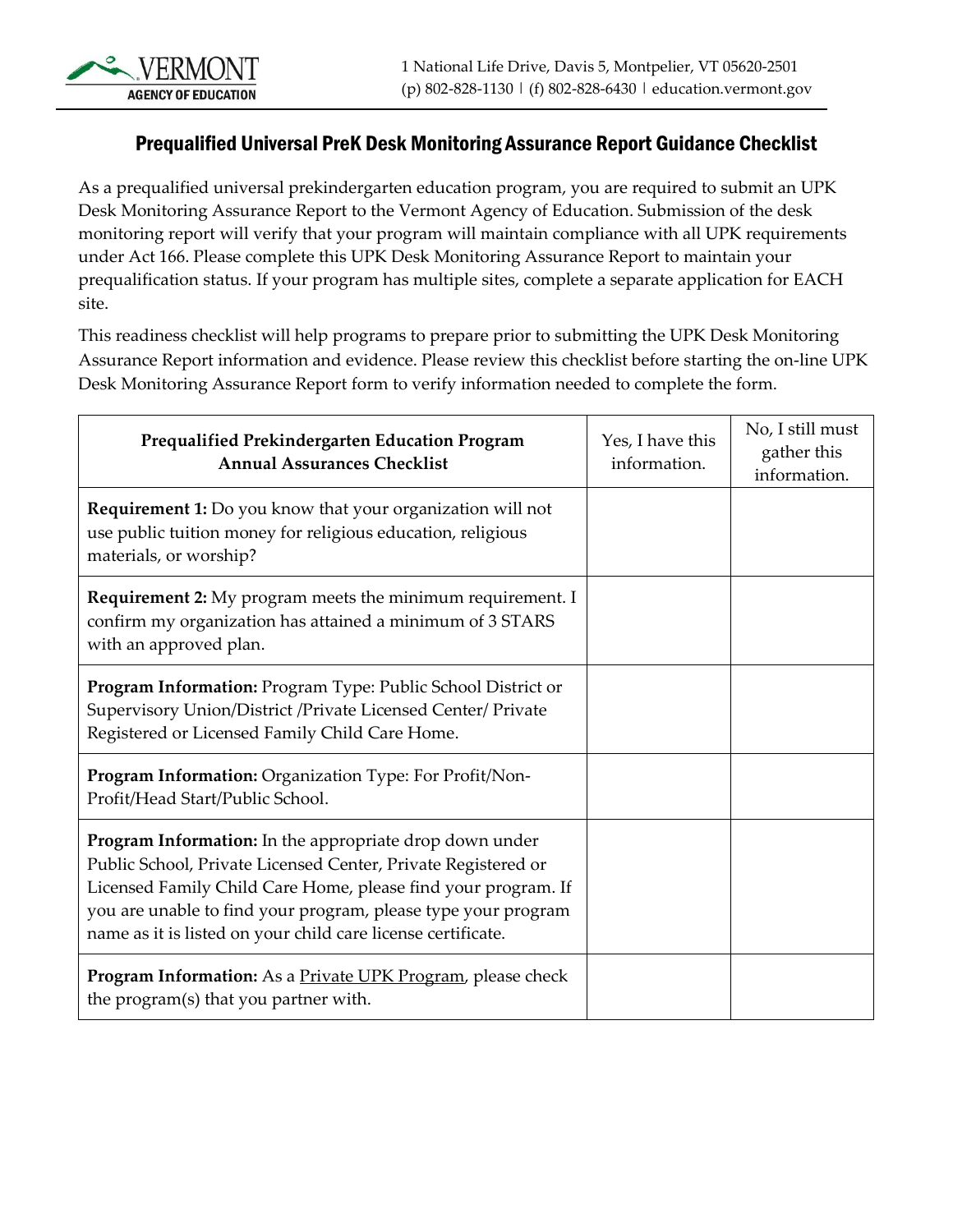| Prequalified Prekindergarten Education Program<br><b>Annual Assurances Checklist</b>                                                                                                                                                                                                                                                                                   | Yes, I have this<br>information. | No, I still must<br>gather this<br>information. |
|------------------------------------------------------------------------------------------------------------------------------------------------------------------------------------------------------------------------------------------------------------------------------------------------------------------------------------------------------------------------|----------------------------------|-------------------------------------------------|
| <b>Program Information: Physical and Mailing Addresses</b>                                                                                                                                                                                                                                                                                                             |                                  |                                                 |
| Verify all contact information with Bright Futures <b>BFIS</b> . Please<br>note it is critical that the program name, location, address,<br>director's name, email etc. that is entered on the prequalification<br>application matches exactly to your program information as<br>listed in BFIS.                                                                       |                                  |                                                 |
| Program Information: Primary Contact Name/Position/Email/<br>Phone.                                                                                                                                                                                                                                                                                                    |                                  |                                                 |
| Program Information: Secondary Contact Name/Email/Phone.                                                                                                                                                                                                                                                                                                               |                                  |                                                 |
| Program Information: Child care license number from your<br>certificate.                                                                                                                                                                                                                                                                                               |                                  |                                                 |
| Program Information: What is the quality (STARS) rating of<br>your program and renewal date?                                                                                                                                                                                                                                                                           |                                  |                                                 |
| Program Information: Days and Hours of Operation: Please<br>type days of the week your program is open and the hours that<br>your program operates.                                                                                                                                                                                                                    |                                  |                                                 |
| Program Information: PreK Instruction Hours: What hours does<br>your program designate for Pre-K instruction? Example:<br>Monday through Friday, 9am-Noon. Must equal at least 10<br>hours.                                                                                                                                                                            |                                  |                                                 |
| <b>STARS Plan:</b> If your program has fewer than 5 stars or 4 stars<br>with fewer than 2 points per arena you must have a STARS plan.<br>Please fill out the date your STARS plan was approved and the<br>date the plan must be completed. Upload STARS plan and<br>STARS certificate. If your program doesn't require a STARS plan<br>just upload STARS certificate. |                                  |                                                 |
| Vermont Early Learning Standards (VELS): Developing Self:<br>For each section, please indicate all the goals on which your<br>program's curriculum aligns with the VELS standards.                                                                                                                                                                                     |                                  |                                                 |
| <b>Vermont Early Learning Standards (VELS): Communication</b><br>and Expression: For each section, please indicate all of the goals<br>on which your program's curriculum aligns with the VELS<br>standards.                                                                                                                                                           |                                  |                                                 |

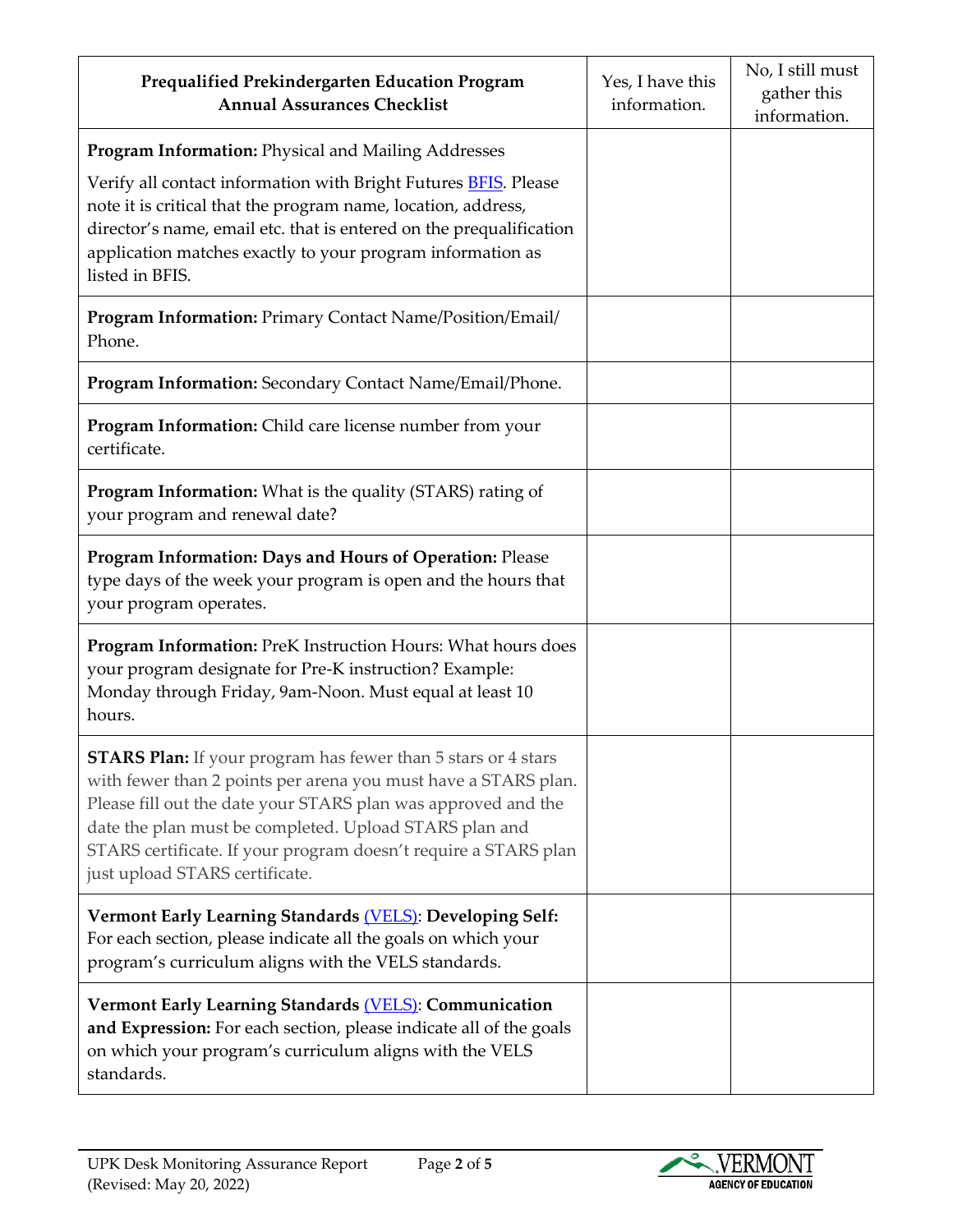| Prequalified Prekindergarten Education Program<br><b>Annual Assurances Checklist</b>                                                                                                                                                                                                                                                                                                       | Yes, I have this<br>information. | No, I still must<br>gather this<br>information. |
|--------------------------------------------------------------------------------------------------------------------------------------------------------------------------------------------------------------------------------------------------------------------------------------------------------------------------------------------------------------------------------------------|----------------------------------|-------------------------------------------------|
| Vermont Early Learning Standards (VELS): Learning About<br>the World: For each section, please indicate all the goals on<br>which your program's curriculum aligns with the VELS<br>standards.                                                                                                                                                                                             |                                  |                                                 |
| Personnel Qualification: Number of Vermont licensed<br>educators your program has. UPK Personnel Qualifications<br>require all PreK programs to have a Vermont licensed early<br>childhood educator (ECE) or Vermont licensed early childhood<br>special educator (ECSE). However, the specific requirements<br>vary depending upon the type of early learning and<br>development program. |                                  |                                                 |
| Personnel Qualifications: For each Vermont licensed educator<br>you will need the following information: Name/Date of<br>Birth/License Type/Expiration/Endorsement. This information<br>should be verified and entered as registered in Vermont Online<br>Licensing System (ALIS).                                                                                                         |                                  |                                                 |
| License Type: I (Level 1), II (Level 2), E (Emergency),<br>P (Provisional), R (Retired).                                                                                                                                                                                                                                                                                                   |                                  |                                                 |
| License expiration date for each licensed educator.                                                                                                                                                                                                                                                                                                                                        |                                  |                                                 |
| <b>Endorsement Type: Select ECE, ECSE or Both. Vermont</b><br>licensed early childhood educator (ECE) or Vermont licensed<br>early childhood special educator (ECSE). Please document the<br>highest license type/level held.                                                                                                                                                              |                                  |                                                 |
| <b>Teaching Strategies Gold (TSG):</b> As an approved public or<br>private PreK program you are required to use TSG to assess and<br>monitor PreK student progress. Please check that your program<br>does/does not have an active TSG account.                                                                                                                                            |                                  |                                                 |
| Teaching Strategies Gold (TSG): Please check if your TSG<br>account is/is not under the Vermont AOE umbrella.                                                                                                                                                                                                                                                                              |                                  |                                                 |
| What is your program's name as it is listed in TSG, if you are<br>unable to find your program name, please type it in the text box.                                                                                                                                                                                                                                                        |                                  |                                                 |
| Teaching Strategies Gold (TSG): Please check if your program<br>is listed under a Supervisory Union or a Head Start. In the<br>appropriate drop down, please find your Head Start program or<br>SU.                                                                                                                                                                                        |                                  |                                                 |

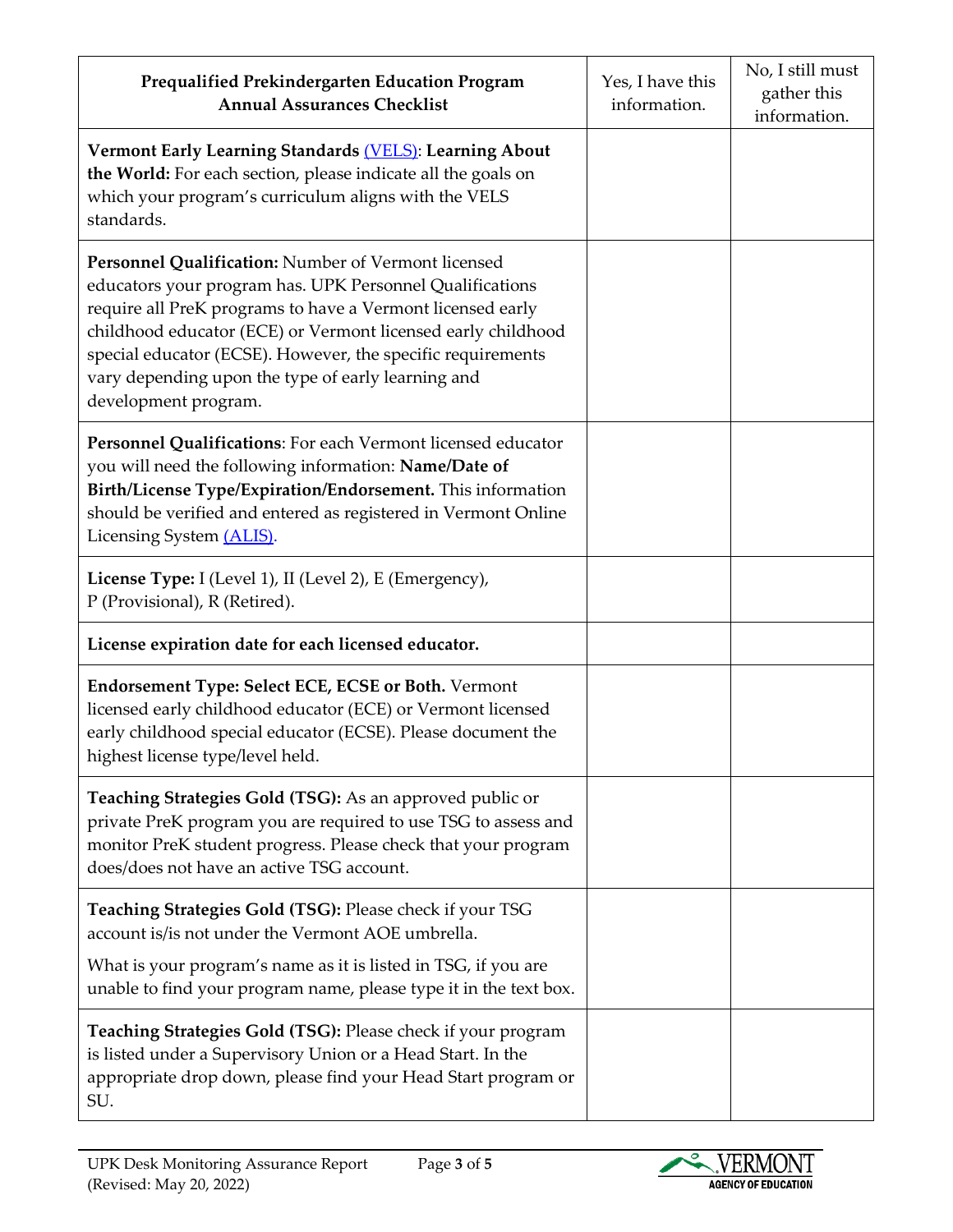| Prequalified Prekindergarten Education Program<br><b>Annual Assurances Checklist</b>                                                                                                                   | Yes, I have this<br>information. | No, I still must<br>gather this<br>information. |
|--------------------------------------------------------------------------------------------------------------------------------------------------------------------------------------------------------|----------------------------------|-------------------------------------------------|
| <b>Covid Recovery Questions: Please answer whether Covid-19</b><br>continued to impact the weekly required 10 hours of UPK<br>instruction. If the answer is Yes, please provide a brief reason<br>why. |                                  |                                                 |
| <b>Covid Recovery Questions:</b>                                                                                                                                                                       |                                  |                                                 |
| Did your program conduct a needs assessment of families<br>enrolled?                                                                                                                                   |                                  |                                                 |
| Based on the family needs assessment, did you provide family<br>engagement opportunities?                                                                                                              |                                  |                                                 |
| If yes, share two or three family engagement activities that your<br>program provided.                                                                                                                 |                                  |                                                 |
| Assessment: Please answer: Does your program utilize<br>universal/developmental screening tools such as Ages and<br>Stages-3 and Ages and Stages-SE or other measure?                                  |                                  |                                                 |
| Is the family part of the screening process?                                                                                                                                                           |                                  |                                                 |
| Do you use screening results to inform continuous<br>improvements?                                                                                                                                     |                                  |                                                 |
| Does your program utilize Help Me Grow online developmental<br>screening tool?                                                                                                                         |                                  |                                                 |
| Assurances: Do you include children with disabilities, or are<br>you willing to include children with disabilities in your<br>program?                                                                 |                                  |                                                 |
| <b>Assurances:</b> Have you requested a family or families to leave<br>your program due to a child's challenging behavior?                                                                             |                                  |                                                 |
| If Yes, how many children?                                                                                                                                                                             |                                  |                                                 |
| Assurances: Have you moved a child from their age-appropriate<br>classroom to a different classroom, space, or administrator's<br>office for more than 2 hours?                                        |                                  |                                                 |
| If Yes, how many times?                                                                                                                                                                                |                                  |                                                 |